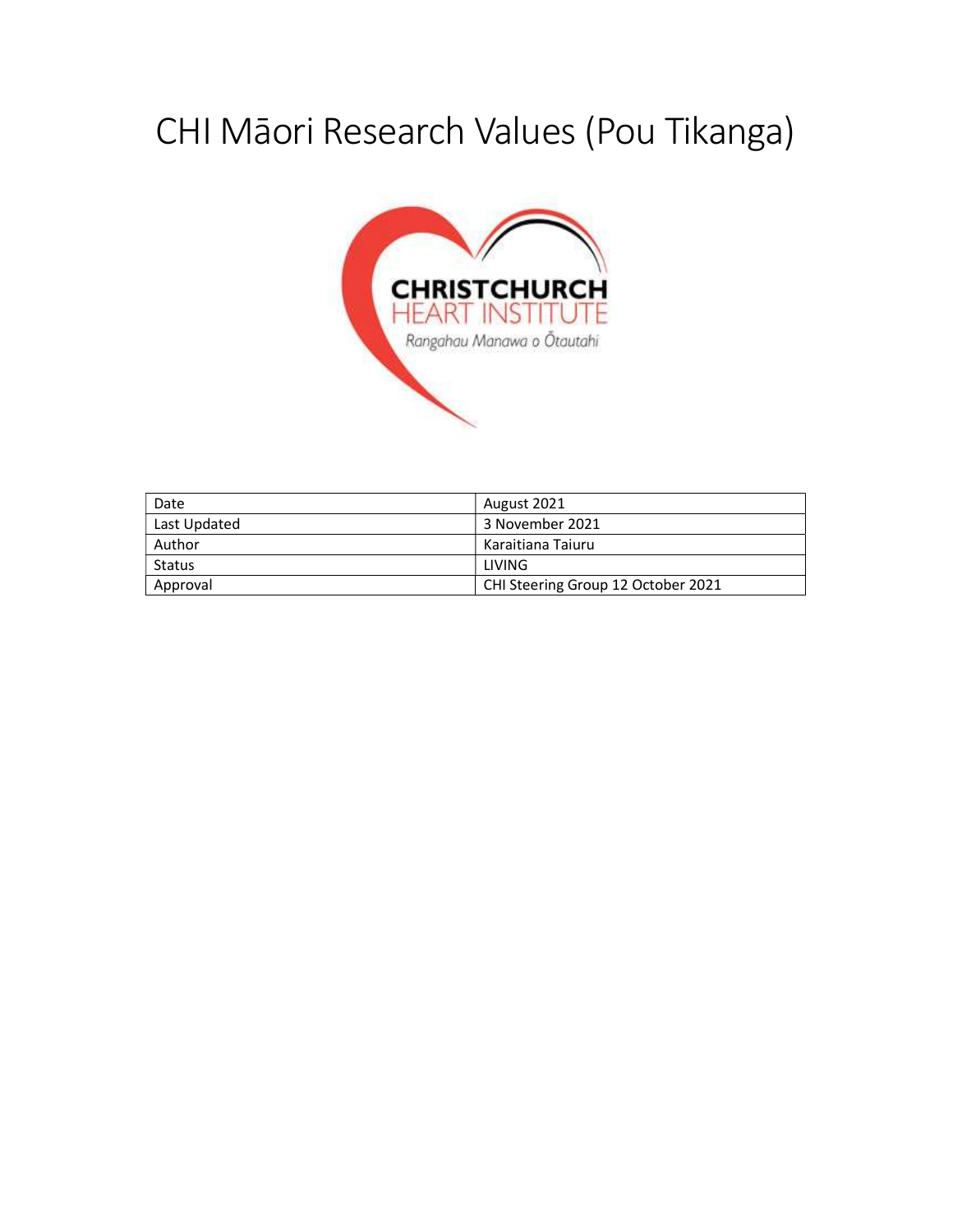# Introduction

These eight core values and philosophy will guide Māori research and create a kaupapa Māori methodology for CHI.

It is recognised that health research impacts on members of the whānau, so each decision and research step will ensure that whānau will be respected and that long-term relationships can be formed and maintained. This is unique to Indigenous researchers and is also reflected within the Kaupapa Māori methodologies.

## Manaakitanga (looking after our people)

Internally as staff we will pay respect to each other, in addition to our research participants, iwi members, community and to all others whom we interact. Manaakitanga will be reflected in the following behaviours:

Tautoko

- Shares time, knowledge and expertise
- Provides support to others
- Dedicates time to others
- Proactively coaches' others

#### Manaaki

- Engages with others in a respectful manner
- Demonstrates the importance of relationships
- Engages others where guidance from others is necessary

## Rangatiratanga (leadership)

We will strive to maintain a high degree of personal integrity and ethical behaviour in all actions and decisions we make. It will be reflected in the following behaviours:

Self-Awareness

- Builds rapport with ease
- Demonstrates the ability to connect with people at all levels
- Demonstrates empathy

### Integrity

- Demonstrates open and honest communication
- Demonstrates fairness
- Acts with integrity and puts benefits of the tribe before own agenda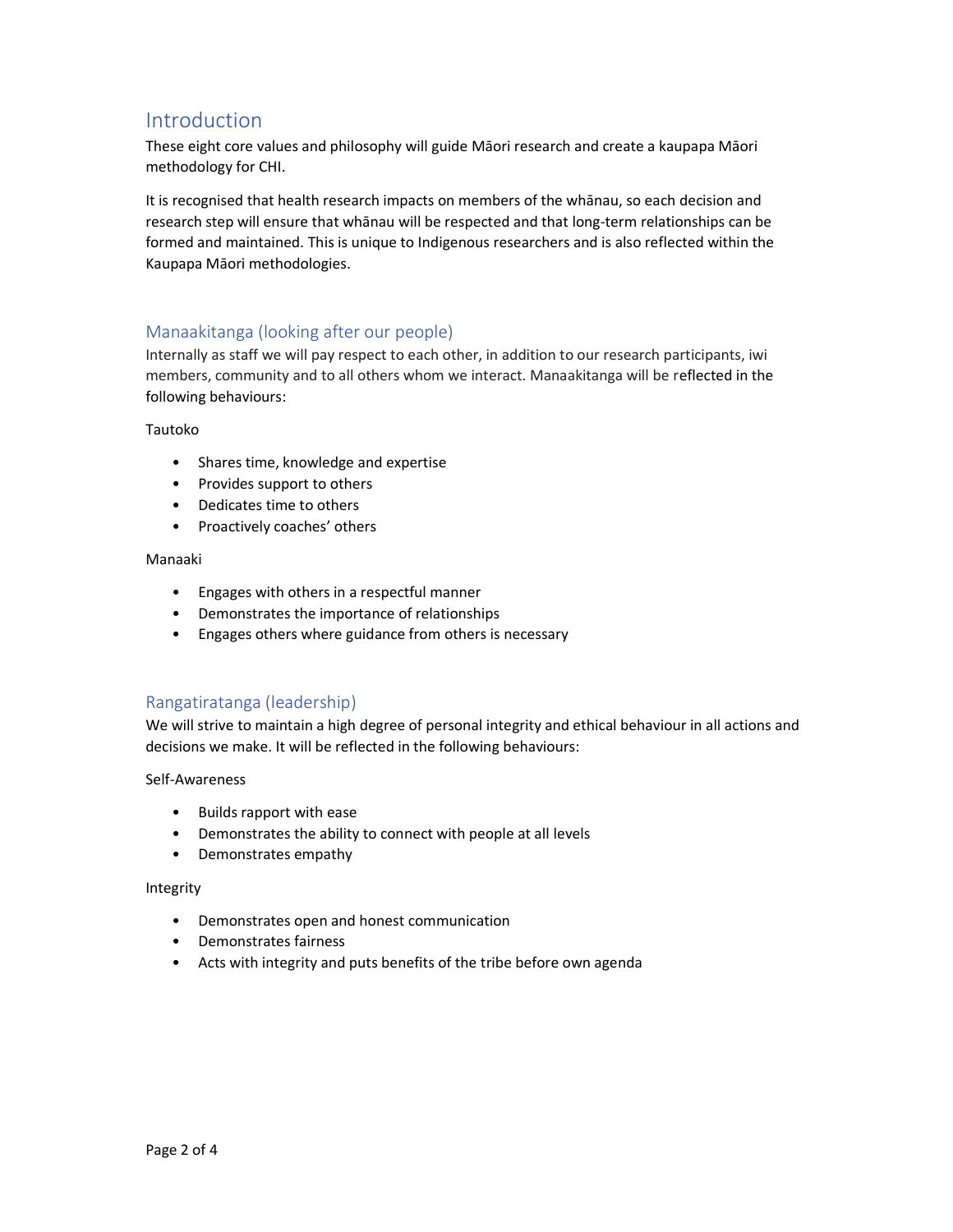## Whanaungatanga (family)

We will respect, foster and maintain important relationships within the organisation, within iwi and within the community. Whanaungatanga will be reflected in the following behaviours:

- Collaboration
- Works effectively within a team environment and across the Group
- Actively shares ideas
- Encourages others

#### Engagement

- Proactively seeks to extend networks within the wider iwi
- Takes steps to ensure is well informed of issues /initiatives within the tribe

We must have two-way connectedness and investment in all relationships important to the Rūnanga

## Tohungatanga (expertise/professionalism)

We will pursue knowledge and ideas that will strengthen and grow expertise with Healthy Heart research. Tohungatanga will be reflected in the following behaviours:

Strive for Excellence

- Serves as a role model for others
- Sets goals to achieve high performance, encourages others to aspire to that level
- Delivers work to exceptional quality

#### Continuous Learning

- Is proactive in seeking learning opportunities
- May teach others in a formal context
- Invests personal time in additional study

### Kaitiakitanga (stewardship)

We will work actively to protect our communities, whānau, hapū, iwi and the nation from heart diseases. Kaitiakitanga will be reflected in the following behaviours:

- Resourcefulness
- Demonstrates consistent approach to careful expenditure of spending pūtea
- Looks for sustainable solutions when dealing with providers/suppliers

#### Innovation

- Regularly thinks outside the square
- Demonstrates the ability to turn ideas into reality
- Contributes novel ideas

## Mātauranga (Western and Māori knowledge systems)

We must bring confident knowledge and application of expertise towards the outcomes of our Māori, hapū, marae and Iwi stakeholders.